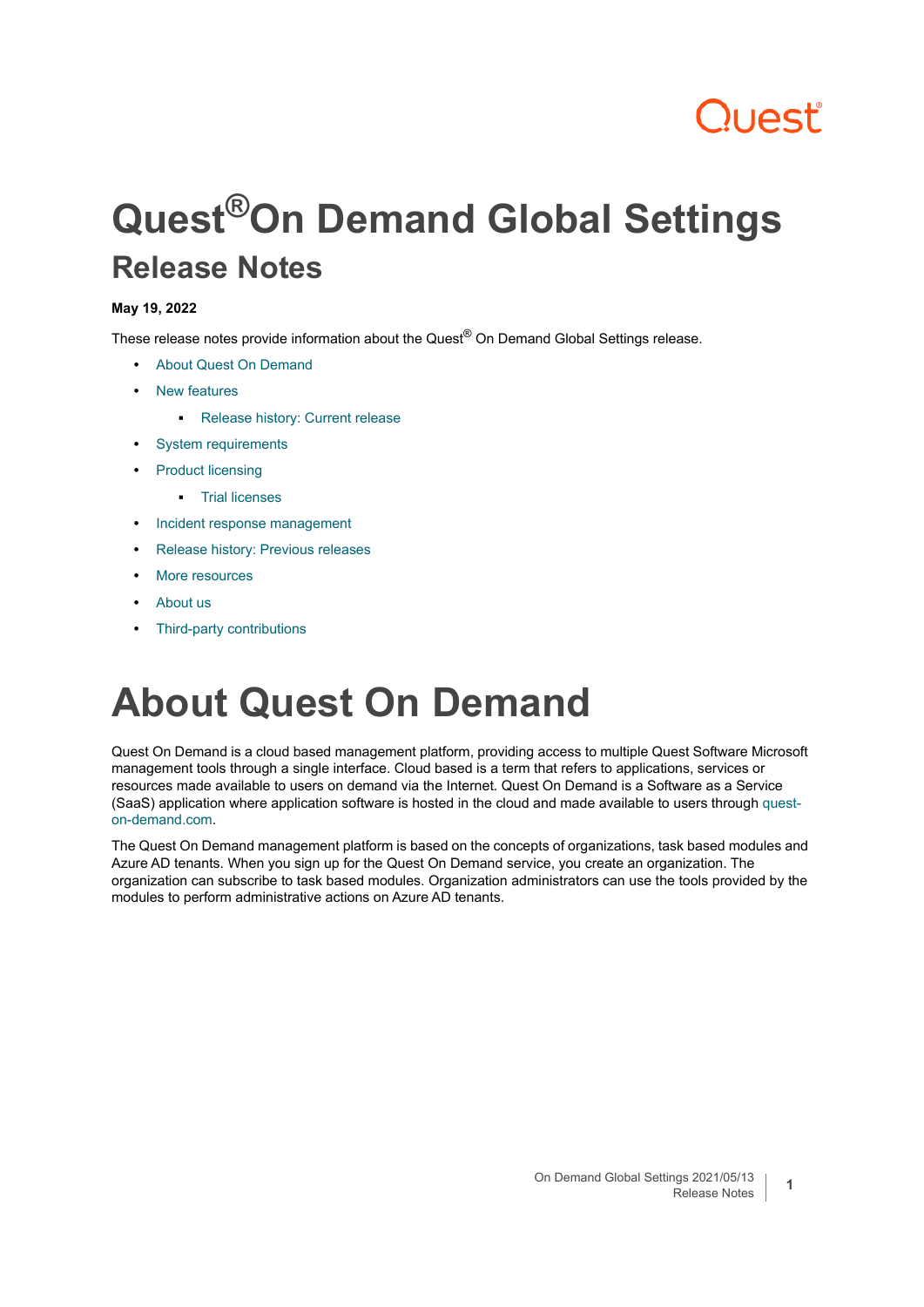# <span id="page-1-0"></span>**New features**

The following new features are available in this release.

### **New consent experience available**

As of May 19, you have the option to upgrade to the new consent experience that uses the Microsoft Authentication Library (MSAL) which provides better security and resilience. Once you have switched to the new consent experience, the change is permanent. As of June 16, all users will be upgraded to the new consent experience.

Microsoft is deprecating the Azure Active Directory Authentication Library (ADAL) and replacing it with the Microsoft Authentication Library (MSAL). For Quest On Demand applications with delegated permissions, you must regrant consent due to the migration to MSAL. The affected module consents are as follows:

- **•** On Demand Recovery Basic
- **•** On Demand Recovery Teams
- **•** On Demand Migration Teams
- **•** On Demand License Management Self Service License Reporting
- **•** On Demand Group Management

(240009)

## **Support for on-premises activities in hybrid environments**

On Demand now provides new functionality for connecting to your on-premises domains in a hybrid environment to perform data collection and management activities.When you click **Tenants** in the left navigation bar, you will see the new **Hybrid Agents** and **Active Directory Domains** tabs.

By installing an agent with a unique key and specifying domains to which the agent is connected, you can review information and perform actions in your hybrid environment. You start the process to install and configure an agent by selecting **Tenants** in the left navigation bar and selecting **Hybrid Agents**.

You can add on-premises domains to On Demand selecting **Tenants** in the left navigation bar and selecting **Active Directory Domains**. You can also add domains as part of the agent configuration process.

Currently this feature is used by the On Demand License Management module to support assigning and reclaiming user licenses through groups (cloud and on-premises) in hybrid environments.

(261487)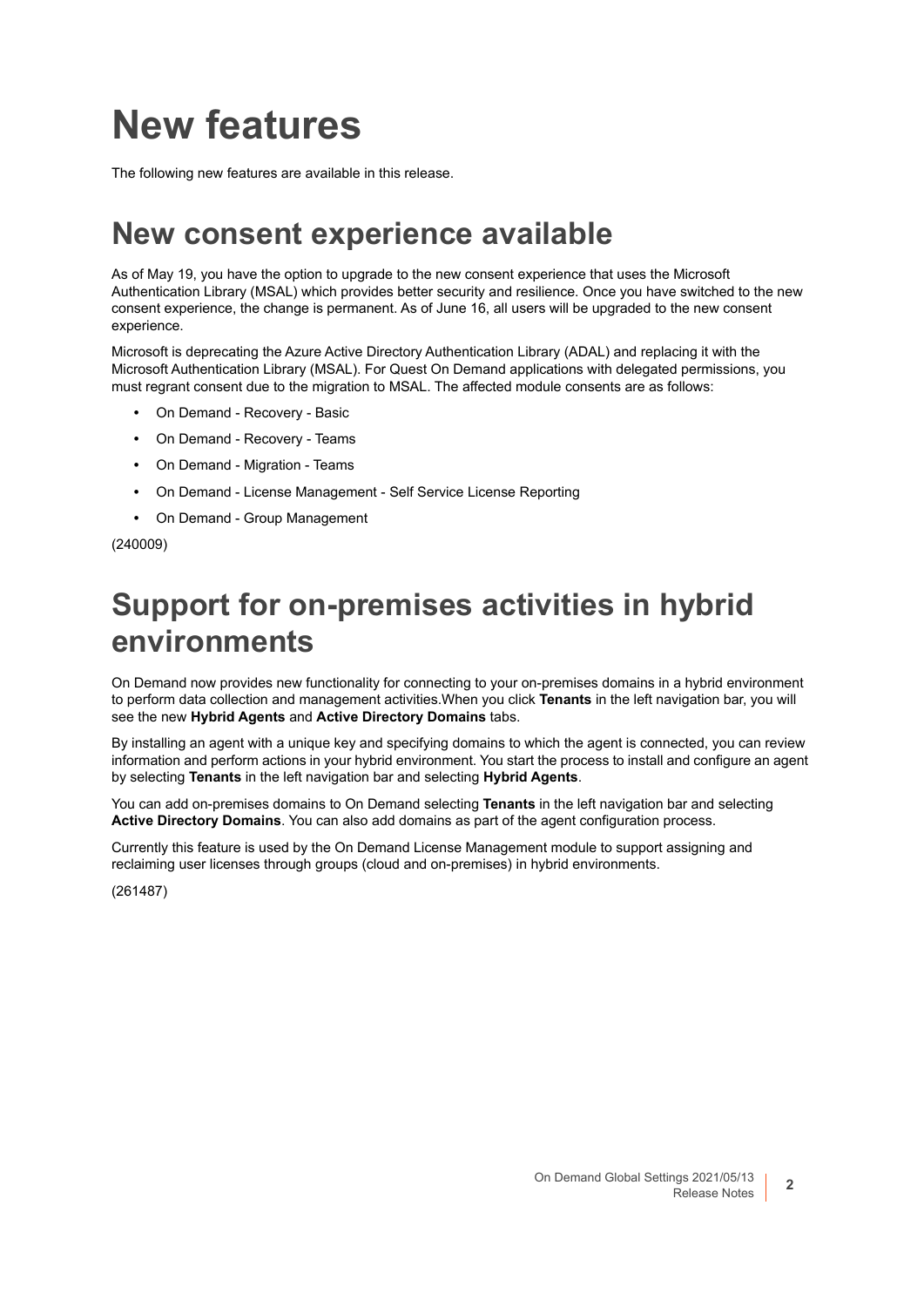## <span id="page-2-2"></span>**Release history: Current release**

## **2022/05/19**

| <b>Enhancement</b>                                                                                                                                                                                                                                                                             | <b>Issue ID</b> |
|------------------------------------------------------------------------------------------------------------------------------------------------------------------------------------------------------------------------------------------------------------------------------------------------|-----------------|
| As of May 19, you have the option to upgrade to the new consent experience that uses the<br>Microsoft Authentication Library (MSAL) which provides better security and resilience. As of<br>June 16, all users will be upgraded to the new consent experience.                                 | 240009          |
| Microsoft is deprecating the Azure Active Directory Authentication Library (ADAL) and<br>replacing it with the Microsoft Authentication Library (MSAL). For Quest On Demand<br>applications with delegated permissions, you must regrant consent due to the migration to<br>MSAL<br>2022/04/28 |                 |
| <b>Enhancement</b>                                                                                                                                                                                                                                                                             | <b>Issue ID</b> |
| On Demand now provides new functionality for connecting to your on-premises domains in a                                                                                                                                                                                                       | 261487          |

hybrid environment to perform data collection and management activities.When you click **Tenants** in the left navigation bar, you will see the new **Hybrid Agents** and **Active Directory Domains** tabs.

See[Release history: Previous releases](#page-4-0) for a release history.

### **Module release notes**

- **•** [Audit](https://support.quest.com/technical-documents/on-demand-audit/current/release-notes)
- **•** [Group Management](https://support.quest.com/technical-documents/on-demand-group-management/current/release-notes)
- **•** [Migration](https://support.quest.com/technical-documents/on-demand-migration/current/release-notes)
- **•** [Recovery](https://support.quest.com/technical-documents/on-demand-recovery-for-azure-active-directory/current/release-notes/)

# <span id="page-2-0"></span>**System requirements**

The following web browsers are supported with On Demand:

- **•** Microsoft Edge
- **•** Google Chrome (latest version)
- **•** Mozilla Firefox (latest version)

# <span id="page-2-1"></span>**Product licensing**

Quest On Demand is a Software as a Service (SaaS) application where application software is hosted in the cloud and made available to users throug[h quest-on-demand.com.](https://quest-on-demand.com/#/landing)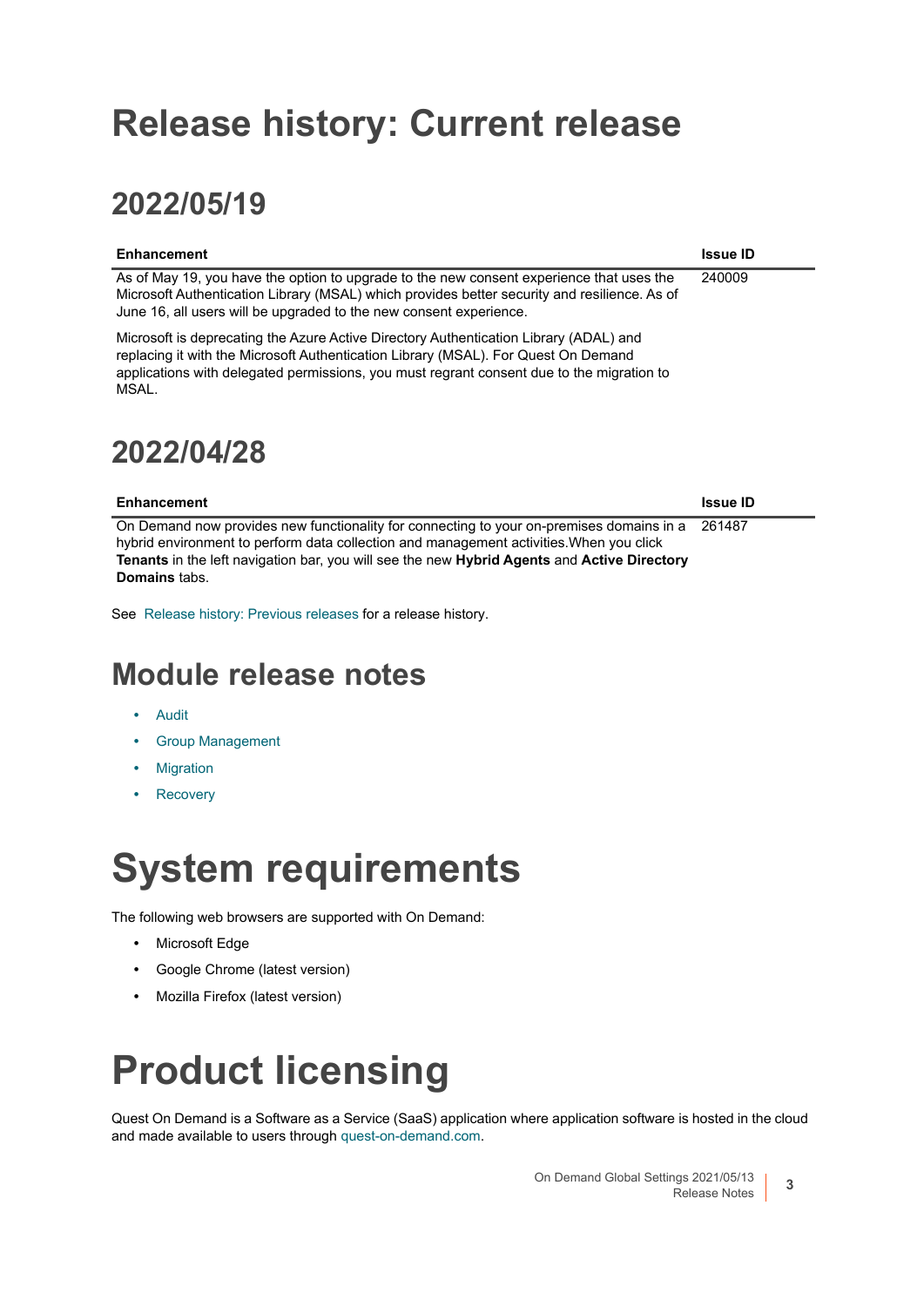Use of this software is governed by the Software Transaction Agreement found at [www.quest.com/legal/sta.aspx](https://www.quest.com/legal/sta.aspx) and the SaaS Addendum at [www.quest.com/legal/saas-addendum.aspx](https://www.quest.com/legal/saas-addendum.aspx). This software does not require an activation or license key to operate.

You can sign in to Quest On Demand as a Guest user and sample the solutions the product can offer. As a Guest user, you can add your Azure AD tenant and look for problems that can be solved by Quest On Demand. To sign in as a Guest user, go to [quest-on-demand.com](https://quest-on-demand.com/#/landing) and click **Continue as Guest**.

## <span id="page-3-0"></span>**Trial licenses**

Trial licenses are available. To enable a trial license, you must use a Quest account to sign in to Quest On Demand. Depending on whether you need to create a Quest account, use one of the following procedures:

- **•** To enable a trial license with an existing Quest account
- **•** To create a Quest account and enable a trial license

The following procedures start from the Quest web site. You can also start the process from within the On Demand application:

- 1 In On Demand, go to the side navigation panel and click **Services**.
- 2 Locate the module you are interested in and click **Learn More**.
- 3 Click **Try Online**.

Continue with the next procedure. If you accessed On Demand as a Guest User and do not have a Quest account, follow the second procedure.

#### *To enable a trial license with an existing Quest account*

- 1 Go to [quest-on-demand.com](https://quest-on-demand.com/#/landing).
- 2 Scroll down to the module you want and click **Try Online**.
- 3 On the Free Trial of <Module Name> page, click **Sign In for your Free Trial**.
- 4 Fill in your Quest account credentials and click **Sign In**.
- 5 If you are a member of more than one organization, the Choose an organization page opens. Choose an organization and click **Select Organization**.

- OR -

If you are a member of only one organization, On Demand opens.

If you are not a member of an organization, complete the following steps.

- 1 In the Add organization name field, enter a name for your Quest On Demand organization.
- 2 In the Select Region field, select the region where you want your data to reside.
- 3 Click **Create New Organization**.

You can add your Azure AD tenant and begin using the module. See the *On Demand Global Settings User Guide* for information about working with Global Settings.

#### *To create a Quest account and enable a trial license*

- 1 Go to [quest-on-demand.com](https://quest-on-demand.com/#/landing).
- 2 Scroll down to the module you want and click **Try Online**. To try online, you must create a Quest account and sign up for Quest On Demand.

#### **Create a Quest account**

3 Click **Create a Trial Account**.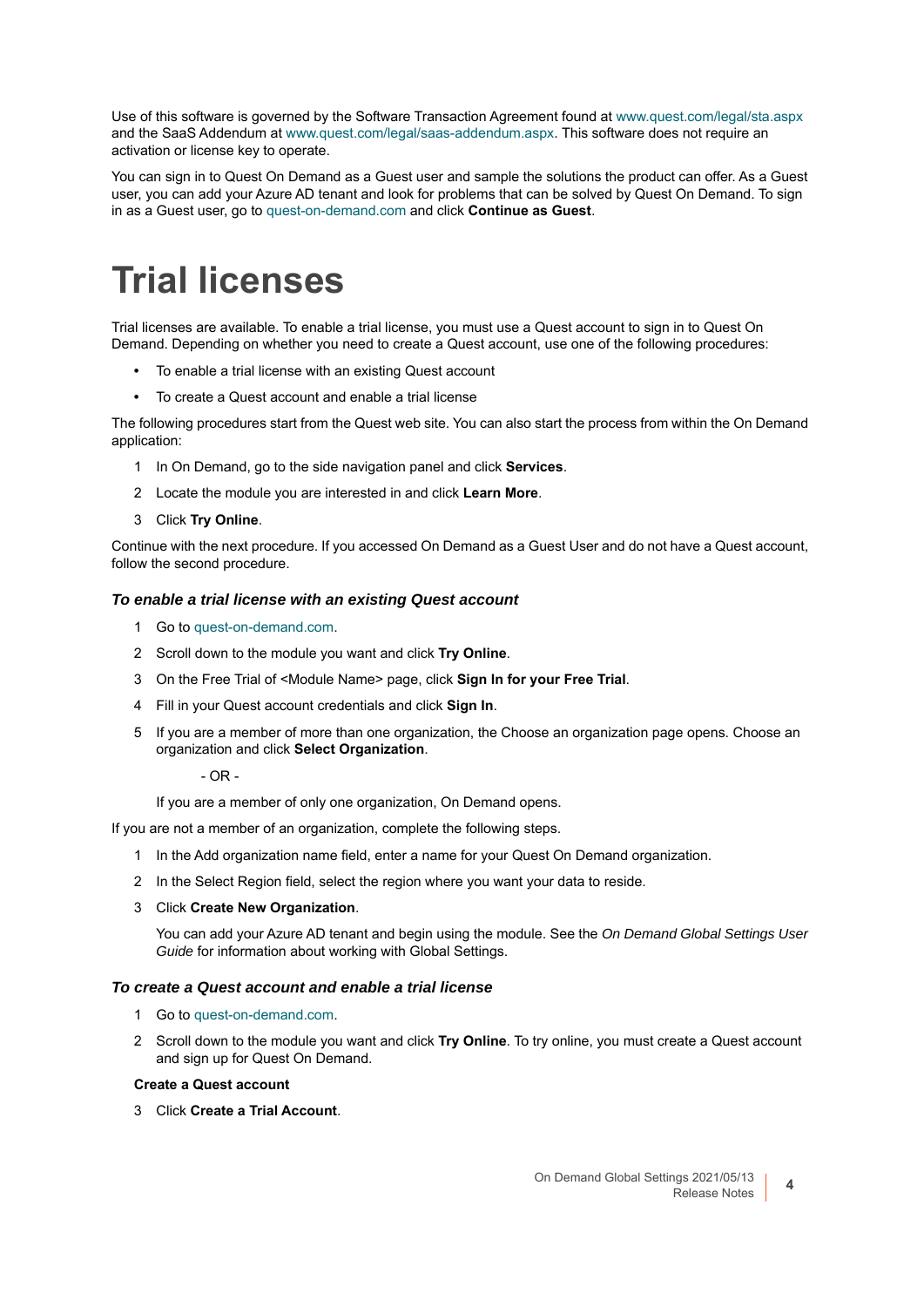- 4 Fill in the fields on the Create Account page. Note that the email and password entered here are the credentials you use to sign in to Quest On Demand.
- 5 Click **Create Account**.

The "We've sent you an email" page opens.

#### **Sign in to Quest On Demand**

6 Go to your email account and open the email from support.quest.com. Click the verification link.

The Welcome to Quest On Demand page opens.

- 7 Click **Sign in**.
- 8 In the Add organization name field, enter a name for your Quest On Demand organization.
- 9 In the Select Region field, select the region where you want your data to reside.
- 10 Click **Create New Organization**.

You can now add your Azure AD tenant and begin using the module. See the *On Demand Global Settings User Guide* for information on getting started with Quest On Demand.

# <span id="page-4-1"></span>**Incident response management**

Quest Operations and Quest Support have procedures in place to monitor the health of the system and ensure any degradation of the service is promptly identified and resolved. On Demand relies on Azure and AWS infrastructure and as such, is subject to the possible disruption of these services.You can view the following status pages:

- **•** Quest On Demand[: https://status.quest-on-demand.com/](https://status.quest-on-demand.com/)
- **•** Azure Services: [https://azure.microsoft.com/en-ca/status/](https://status.quest-on-demand.com/)
- **•** [AWS Services: h](https://status.quest-on-demand.com/)ttps://status.aws.amazon.com/

# <span id="page-4-0"></span>**Release history: Previous releases**

## **2021/05/13**

| <b>Enhancement</b>                                                                                                                                                                | <b>Issue ID</b> |
|-----------------------------------------------------------------------------------------------------------------------------------------------------------------------------------|-----------------|
| In On Demand, you can now add GCC and GCC High tenants in the U.S. region. Currently,<br>only the Migration module support GCC and GCC High tenants.                              | 240000          |
| <b>Commercial or GCC Tenant</b>                                                                                                                                                   |                 |
| Commercial Office 365 tenants are open to any customer. GCC Office 365 tenants are for US<br>public sector organizations and the contractor organizations that service them.      |                 |
| <b>GCC High Tenant</b>                                                                                                                                                            |                 |
| GCC High tenants provide Office 365 services that adhere to additional US Department of<br>Defense security requirements. Customer eligibility to GCC High tenants is restricted. |                 |
| For details, see the section titled Adding Tenants in the On Demand Global Settings User<br>Guide.                                                                                |                 |
|                                                                                                                                                                                   |                 |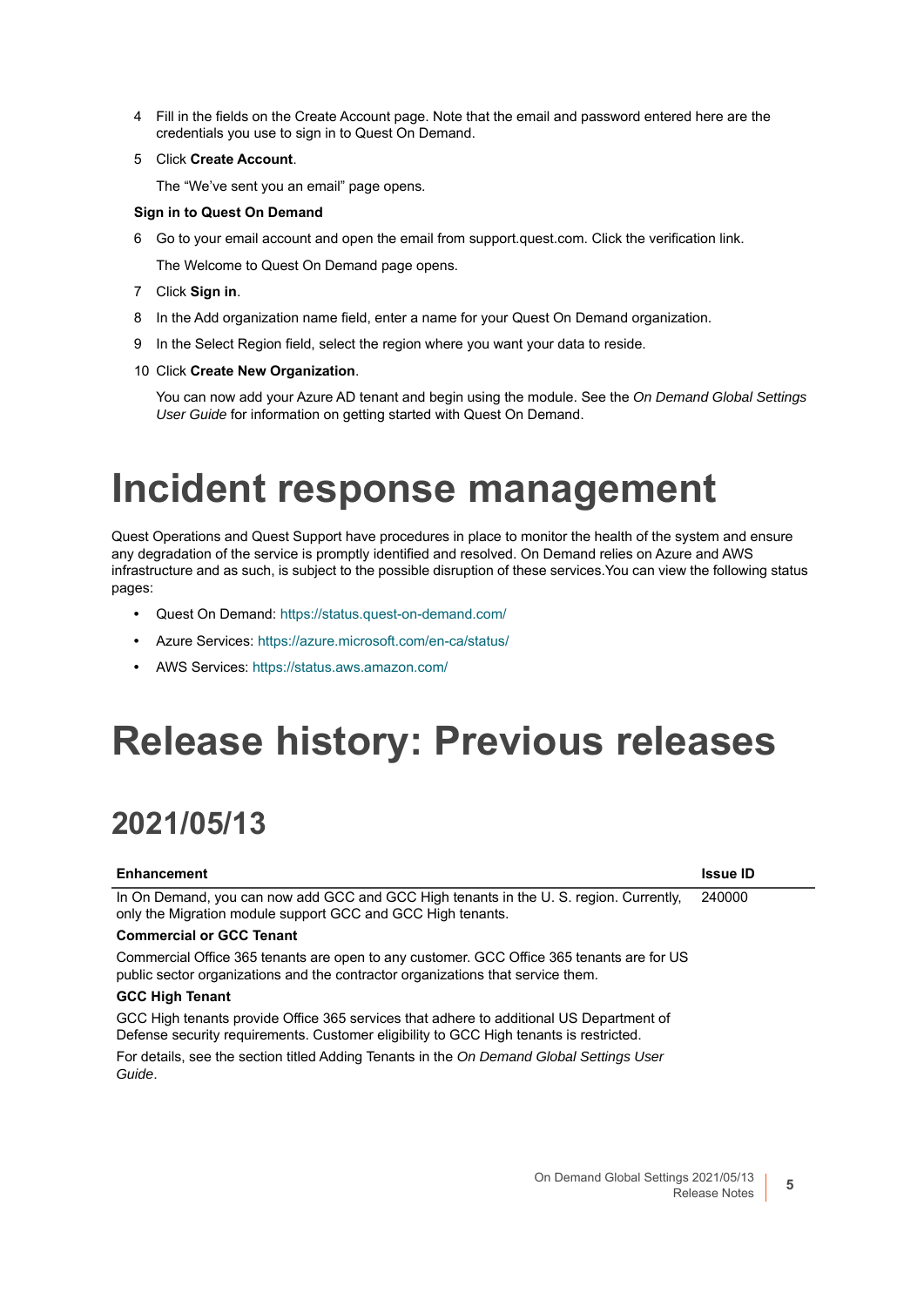## **2021/02/04**

#### **Enhancement Issue ID**

New flexible filtering and column customization is available for the Settings | Activity Trail. You can now create custom filtering to see the specific events that you want and add or remove columns from the displayed table. 199537

## **2020/09/24**

| Enhancement                                                                                          | <b>Issue ID</b> |
|------------------------------------------------------------------------------------------------------|-----------------|
| On Demand status information is available on the masthead, showing whether all modules are ODUI-1168 |                 |
| operational, and if there are partial or major outages. Scheduled maintenance that will include      |                 |
| downtime can be displayed in a banner.                                                               |                 |

You can click on **Status Overview** to view the On Demand Status page with details about outages or degraded performance, scheduled maintenance, and past incidents. For details, see the *On Demand Global Settings User Guide*.

## **2020/06/23**

| Enhancement                                                                                           | <b>Issue ID</b> |
|-------------------------------------------------------------------------------------------------------|-----------------|
| Support is added for the United Kingdom (UK) geographic region. For more information, see XCLOUD-9636 |                 |
| in the chapter titled "Managing Organizations and Regions" in the On Demand Global Settings           |                 |
| User Guide.                                                                                           |                 |

### **2020/02/06**

| Enhancement                                                                                                                        | <b>Issue ID</b> |  |
|------------------------------------------------------------------------------------------------------------------------------------|-----------------|--|
| Subscription management is now separated from all access control functions. The Billing<br>Administrator role has been deprecated. | ODUI-24         |  |
| Ouget On Demand subscriptions are associated with an email address. To activate a subscription                                     |                 |  |

Quest On Demand subscriptions are associated with an email address. To activate a subscription, the email address of the subscription owner must be added to the Subscription Owners list on the **Settings | Subscriptions | Shared Subscriptions** page. For more information, see Settings > Subscriptions in the *On Demand Global Settings User Guide*.

## <span id="page-5-0"></span>**More resources**

Additional information is available from the following:

- **•** Online product documentation
- **•** Quest On Demand community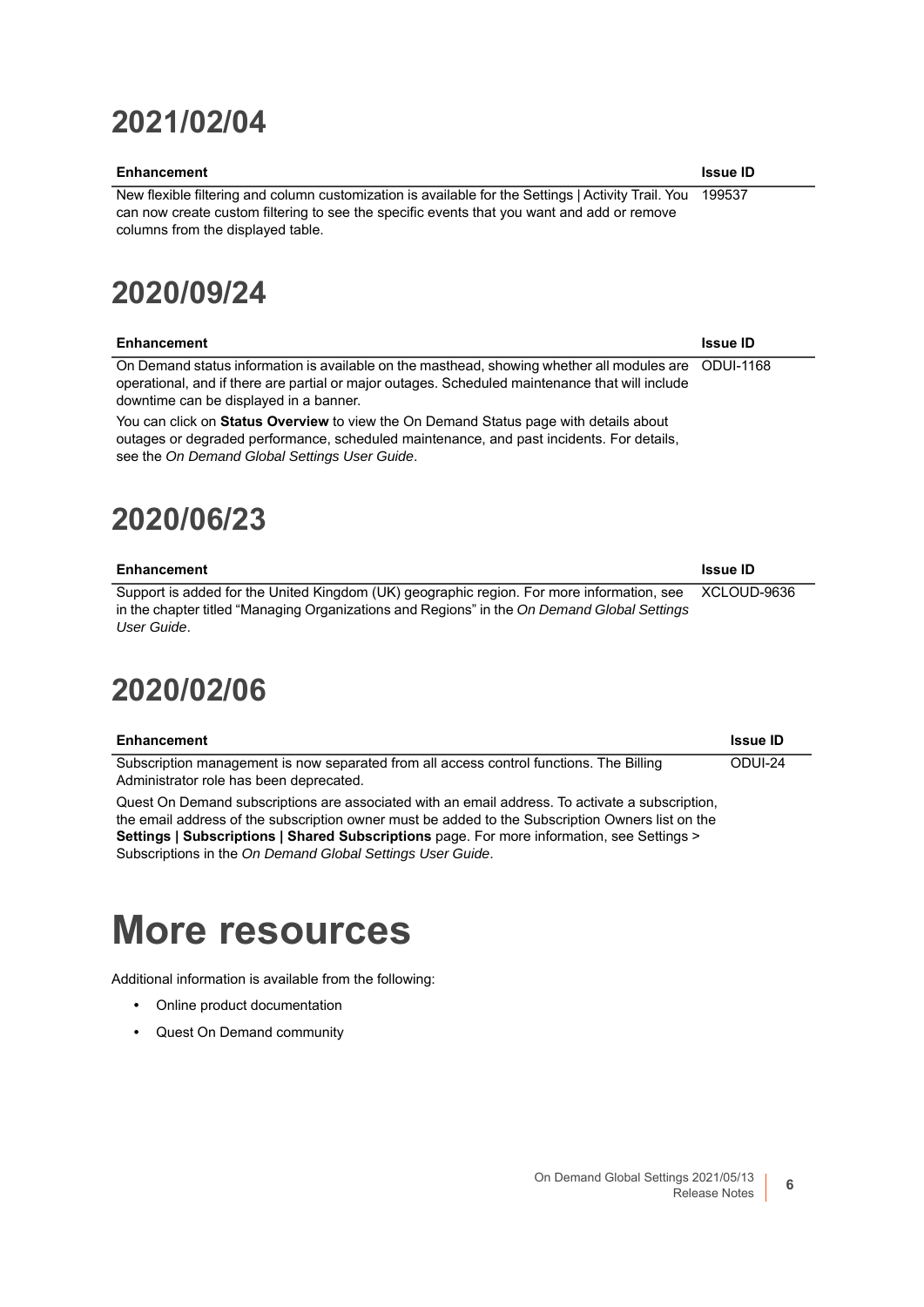# <span id="page-6-0"></span>**About us**

Quest provides software solutions for the rapidly-changing world of enterprise IT. We help simplify the challenges caused by data explosion, cloud expansion, hybrid datacenters, security threats, and regulatory requirements. We are a global provider to 130,000 companies across 100 countries, including 95% of the Fortune 500 and 90% of the Global 1000. Since 1987, we have built a portfolio of solutions that now includes database management, data protection, identity and access management, Microsoft platform management, and unified endpoint management. With Quest, organizations spend less time on IT administration and more time on business innovation. For more information, visit [www.quest.com](https://www.quest.com/company/contact-us.aspx).

## **Technical support resources**

Technical support is available to Quest customers with a valid maintenance contract and customers who have trial versions. You can access the Quest Support Portal at [https://support.quest.com.](https://support.quest.com)

The Support Portal provides self-help tools you can use to solve problems quickly and independently, 24 hours a day, 365 days a year. The Support Portal enables you to:

- **•** Submit and manage a Service Request.
- **•** View Knowledge Base articles.
- **•** Sign up for product notifications.
- **•** Download software and technical documentation.
- **•** View how-to-videos.
- **•** Engage in community discussions.
- **•** Chat with support engineers online.
- **•** View services to assist you with your product.

## <span id="page-6-1"></span>**Third-party contributions**

This product contains the following third-party components. For third-party license information, go to <http://www.quest.com/legal/license-agreements.aspx>. Source code for components marked with an asterisk (\*) is available at <http://opensource.quest.com>.

| <b>Component</b>                         | License or acknowledgement                                |
|------------------------------------------|-----------------------------------------------------------|
| ag-grid-angular 25.3.0                   | Use of this component is governed by the MIT 1.0 license. |
| ag-grid-community 25.3.0                 | Use of this component is governed by the MIT 1.0 license. |
| @angular/animations 9.1.13               | Use of this component is governed by the MIT N/A license. |
| @angular/cdk 9.2.1                       | Use of this component is governed by the MIT N/A license. |
| @angular/common 9.1.13                   | Use of this component is governed by the MIT N/A license. |
| @angular/core 9.1.13                     | Use of this component is governed by the MIT N/A license. |
| @angular/forms 9.1.13                    | Use of this component is governed by the MIT N/A license. |
| @angular/material 9.2.1                  | Use of this component is governed by the MIT N/A license. |
| @angular/platform-browser 9.1.13         | Use of this component is governed by the MIT N/A license. |
| @angular/platform-browser-dynamic 9.1.13 | Use of this component is governed by the MIT N/A license. |
| @angular/router 9.1.13                   | Use of this component is governed by the MIT N/A license. |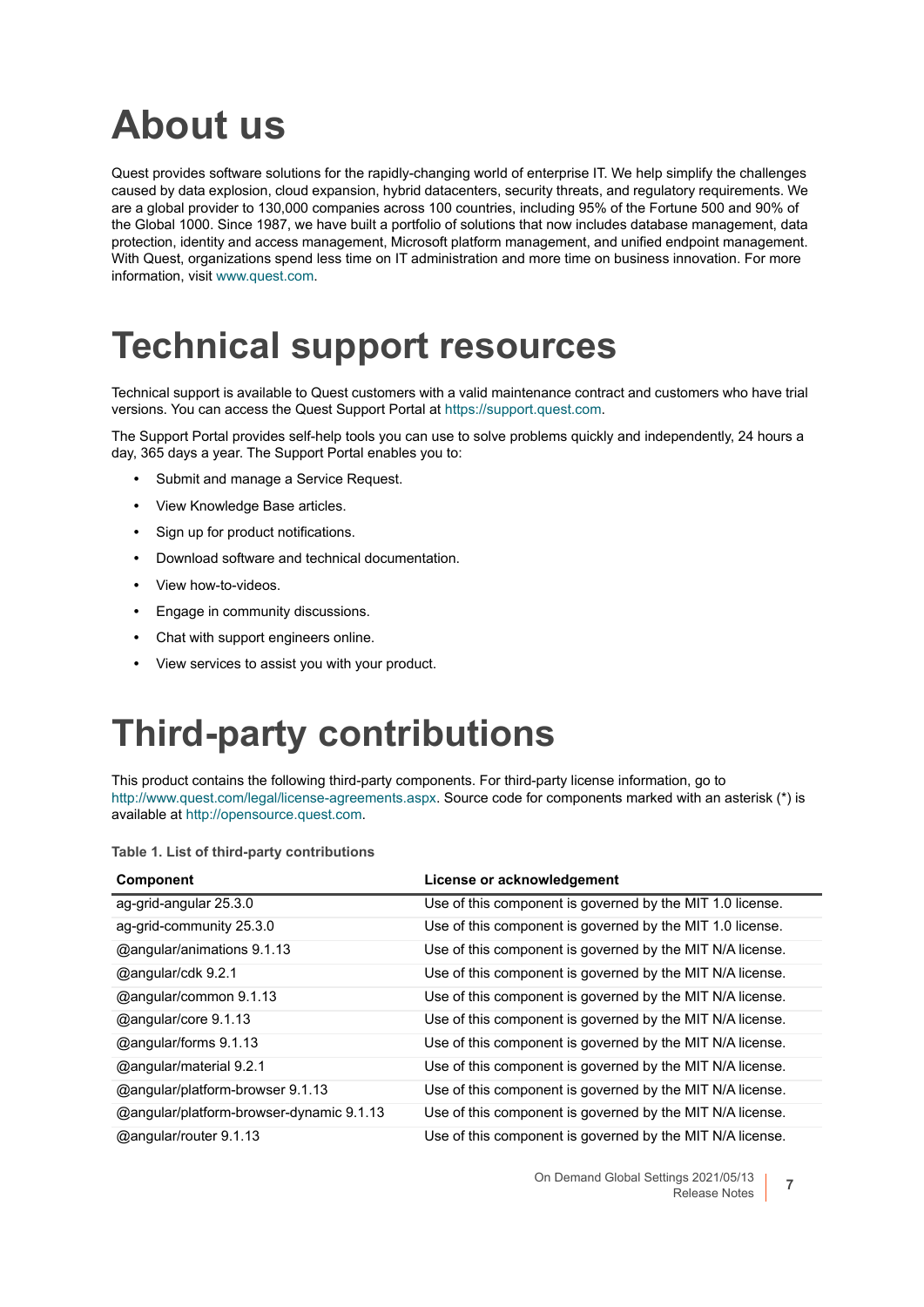| Component                                              | License or acknowledgement                                                                      |
|--------------------------------------------------------|-------------------------------------------------------------------------------------------------|
| angular 5.2.4                                          | Use of this component is governed by the MIT 1.0 license.                                       |
|                                                        | Copyright (c) 2014-2017 Google, Inc. http://angular.io                                          |
| angular2-hotkeys 2.3.1                                 | Use of this component is governed by the MIT 1.0 license.                                       |
|                                                        | MIT © Nick Richardson.                                                                          |
| angular2-materialize 9.0                               | Use of this component is governed by the MIT 1.0 license.                                       |
|                                                        | Copyright (c) npm, Inc. and Contributors. All rights reserved.                                  |
| Application Insights for .NET Web Applications.<br>2.6 | Use of this component is governed by the MIT 1.0 license.                                       |
|                                                        | Copyright © Microsoft. All Rights Reserved.                                                     |
| AWS SDK, Core 3.3.21                                   | Use of this component is governed by the Apache 2.0 license.                                    |
|                                                        | Copyright (c) Amazon.                                                                           |
| @azure/msal-angular 1.1.1                              | Use of this component is governed by the MIT N/A license.                                       |
| chart.js 2.9.4                                         | Use of this component is governed by the MIT 1.0 license.                                       |
|                                                        | Copyright (c) 2013-2015 Nick Downie.                                                            |
| classlist.js 1.1.x                                     | Use of this component is governed by the MIT N/A license.                                       |
| Common Library for Hyak Code Generator                 | Use of this component is governed by the Apache 2.0 license.                                    |
| 1.2.2                                                  | Copyright © Microsoft Corporation.                                                              |
| CommonServiceLocator 1.3.0                             | Microsoft Permissive License.                                                                   |
| core.js 2.5.1                                          | Use of this component is governed by the MIT 1.0 license.                                       |
|                                                        | Copyright (c) 2014-2016 Denis Pushkarev                                                         |
| CsvHelper 2.16.3                                       | Microsoft Public License (Ms-PL) 1.0 - October 12, 2006.                                        |
| Deepmerge 4.0.0                                        | Use of this component is governed by the MIT 1.0 license.<br>Copyright Notice - Deepmerge 4.0.0 |
| dragula 3.7                                            | Use of this component is governed by the MIT 1.0 license.                                       |
|                                                        | Copyright (c) npm, Inc. and Contributors All rights reserved.                                   |
| hammer.js 2.0.8                                        | Use of this component is governed by the MIT 1.0 license.                                       |
|                                                        | Copyright (C) 2011-2014 by Jorik Tangelder (Eight Media).                                       |
| he 1.1.1                                               | Use of this component is governed by the MIT N/A license.                                       |
| Intl.js $1.2$                                          | Use of this component is governed by the MIT 1.0 license.                                       |
|                                                        | Copyright (c) 2013 Andy Earnshaw.                                                               |
| JQuery 2.2.4                                           | Use of this component is governed by the MIT 1.0 license.                                       |
| Jwt.Net 4.0.0                                          | Use of this component is governed by the Creative Commons<br>Zero (CCO) 1.                      |
| jwt-decode 2.2                                         | Use of this component is governed by the MIT 1.0 license.                                       |
|                                                        | Copyright (c) npm, Inc. and Contributors All rights reserved.                                   |
| Materialize-css 0.98                                   | Use of this component is governed by the MIT 1.0 license.                                       |
|                                                        | Code copyright 2017 Materialize.                                                                |
| Microsoft AspNet WebAPI Client 5.2.3                   | MICROSOFT .NET LIBRARY 1.0.                                                                     |
|                                                        | © Microsoft Corporation. All rights reserved.                                                   |
| Microsoft AspNet WebAPI Core 5.2.3                     | MICROSOFT .NET LIBRARY 1.0.                                                                     |
|                                                        | © Microsoft Corporation. All rights reserved.                                                   |
| Microsoft Azure Common Library 2.2.1                   | Use of this component is governed by the Apache 2.0 license.                                    |
|                                                        | Copyright (c) Microsoft Corporation                                                             |
| Microsoft Azure Common Library Dependencies            | Use of this component is governed by the Apache 2.0 license.                                    |
| 1.0.0                                                  | Copyright (c) Microsoft Corporation.                                                            |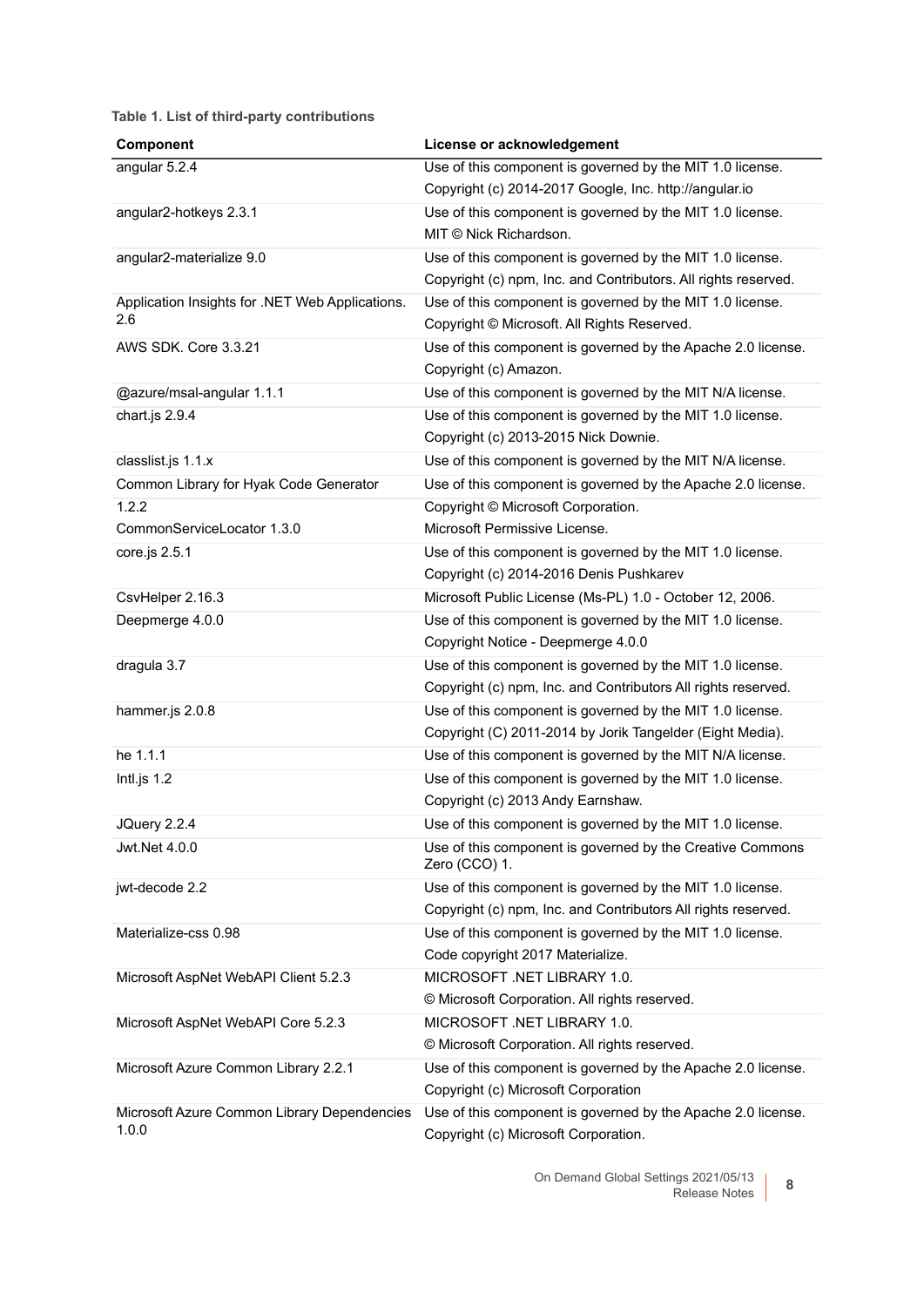| Component                                      | License or acknowledgement                                                  |
|------------------------------------------------|-----------------------------------------------------------------------------|
| Microsoft Azure DocumentDB Node.js SDK 1.21    | Use of this component is governed by the MIT 1.0 license.                   |
|                                                | Copyright (c) Microsoft Corporation.                                        |
| Microsoft Azure DocumentDB SDK 2.7.0           | MICROSOFT WINDOWS AZURE SOFTWARE<br>DEVELOPMENT KIT 16.                     |
|                                                | Copyright c Microsoft Corporation. All rights reserved.                     |
| Microsoft Azure Key Vault Core Library 1.0.0   | Use of this component is governed by the Apache 2.0 license.                |
|                                                | Copyright (c) Microsoft Corporation.                                        |
| Microsoft Azure Key Vault Extensions Library   | Use of this component is governed by the Apache 2.0 license.                |
| 1.0.4                                          | Copyright (c) Microsoft Corporation.                                        |
| Microsoft Azure Key Vault Library 1.0.0        | Use of this component is governed by the Apache 2.0 license.                |
|                                                | Copyright (c) Microsoft Corporation.                                        |
| Microsoft Azure Service Bus 3.4                | MICROSOFT WINDOWS AZURE SOFTWARE<br>DEVELOPMENT KIT 16.                     |
|                                                | Copyright c Microsoft Corporation. All rights reserved.                     |
| Microsoft.NETCore.Platforms 1.1                | Use of this component is governed by the MIT 1.0 license.                   |
|                                                | Copyright (c) .NET Foundation and Contributors.                             |
| Microsoft.Tpl.Dataflow 4.5                     | MICROSOFT .NET LIBRARY 1.0.                                                 |
|                                                | Copyright (c) Microsoft Corporation.                                        |
| Microsoft Unity 4.0                            | Use of this component is governed by the Apache 2.0 license.                |
|                                                | Copyright (c) Microsoft Corporation.                                        |
| Microsoft.ApplicationInsights 2.6.4            | Use of this component is governed by the MIT 1.0 license.                   |
|                                                | Copyright (c) Microsoft Corporation.                                        |
| Microsoft.Azure.EventGrid 3.0.0.0              | Use of this component is governed by theMicrosoft Public<br>License (Ms-PL) |
|                                                | Copyright (c) Microsoft Corporation.                                        |
| Microsoft.Azure.KeyVault 2.3.2                 | Use of this component is governed by the MIT 1.0 license.                   |
|                                                | Copyright (c) Microsoft Corporation.                                        |
| Microsoft.Azure.KeyVault.WebKey 2.0.7          | Use of this component is governed by the MIT 1.0 license.                   |
|                                                | Copyright (c) Microsoft Corporation.                                        |
| Microsoft.Azure.Services.AppAuthentication 1.0 | Use of this component is governed by the MIT 1.0 license.                   |
|                                                | Copyright (c) Microsoft Corporation.                                        |
| Microsoft Azure Webjobs 2.2                    | Microsoft .NET library 1.0.                                                 |
|                                                | Microsoft (c) Corporation. All rights reserved.                             |
| Microsoft Azure Webjobs Core 2.2               | Use of this component is governed by the MIT 1.0 license.                   |
|                                                | Microsoft (c) Corporation. All rights reserved.                             |
| Microsoft Azure Webjobs Extensions 2.2         | Use of this component is governed by the MIT 1.0 license.                   |
|                                                | Microsoft (c) Corporation. All rights reserved.                             |
| Microsoft.Data.Edm 5.8.1                       | MICROSOFT .NET LIBRARY 1.0.                                                 |
|                                                | Copyright (c) Microsoft Corporation.                                        |
| Microsoft.Data.OData 5.8.1                     | MICROSOFT .NET LIBRARY 1.0.                                                 |
|                                                | Copyright (c) Microsoft Corporation.                                        |
| Microsoft.Data.Services.Client 5.8.1           | MICROSOFT .NET LIBRARY 1.0.                                                 |
|                                                | Copyright (c) Microsoft Corporation.                                        |
| Microsoft.Extensions.Logging.Abstract 1.1      | MICROSOFT .NET LIBRARY 1.0.                                                 |
|                                                | Copyright (c) Microsoft Corporation.                                        |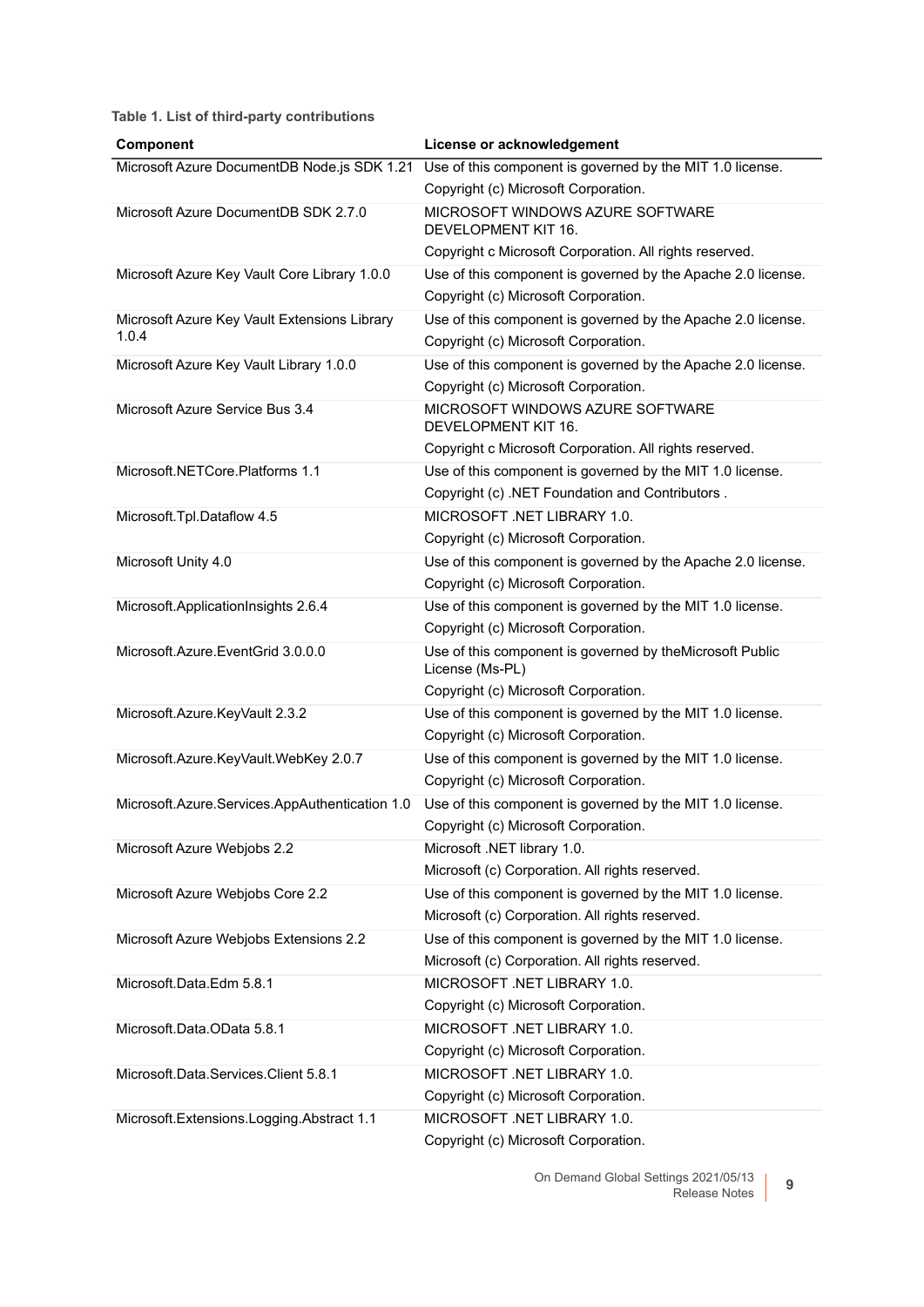| Component                                       | License or acknowledgement                                                               |
|-------------------------------------------------|------------------------------------------------------------------------------------------|
| Microsoft.IdentityModel.Clients.ActiveDirectory | MICROSOFT .NET LIBRARY 1.0.                                                              |
| 2.26                                            | Copyright (c) Microsoft Corporation.                                                     |
| Microsoft.IdentityModel.Clients.ActiveDirectory | MICROSOFT .NET LIBRARY 1.0.                                                              |
| 3.14.2                                          | Copyright (c) Microsoft Corporation.                                                     |
| Microsoft.Rest.ClientRuntime 2.3.8              | Use of this component is governed by the MIT 1.0 license.                                |
|                                                 | Copyright (c) Microsoft Corporation.                                                     |
| Microsoft.Rest.ClientRuntime.Azure 3.3.7        | Use of this component is governed by the MIT 1.0 license.                                |
|                                                 | Copyright (c) Microsoft Corporation.                                                     |
| Moment.js 2.18                                  | Use of this component is governed by the MIT 1.0 license.                                |
|                                                 | Copyright (c) JS Foundation and other contributors.                                      |
| mousetrap 1.6                                   | Use of this component is governed by the Apache 2.0 license.                             |
|                                                 | Copyright [2013] Craig Campbell.                                                         |
| NCrontab 3.3                                    | Use of this component is governed by the Apache 2.0 license.                             |
|                                                 | Copyright (c) 2008 Atif Aziz.                                                            |
| <b>NETStandard Library 2.0</b>                  | MICROSOFT SOFTWARE LICENSE 1.0.                                                          |
|                                                 | Copyright (c) Microsoft Corporation.                                                     |
| Newtonsoft.Json 11.0.2                          | Use of this component is governed by the MIT 1.0 license.                                |
|                                                 | Copyright (c) 2007 James Newton-King.                                                    |
| ng2-charts 2.3.3                                | Copyright (c) 2015-2017 Dmitriy Shekhovtsov<br><valorkin@gmail.com></valorkin@gmail.com> |
|                                                 | Copyright (c) 2015-2017 Valor Software.                                                  |
| ng2-dragula 2.1.1                               | Use of this component is governed by the MIT 1.0 license.                                |
|                                                 | Copyright (c) npm, Inc. and Contributors All rights reserved.                            |
| ngrx/core 9.2.1                                 | Use of this component is governed by the MIT 1.0 license.                                |
|                                                 | Copyright (c) 2016 Brandon Roberts, Mike Ryan, Rob Wormald.                              |
| ngrx/effects 9.2.1                              | Use of this component is governed by the MIT 1.0 license.                                |
|                                                 | Copyright (c) 2016 Brandon Roberts, Mike Ryan, Rob Wormald.                              |
| ngrx/entity 9.2.1                               | Use of this component is governed by the MIT 1.0 license.                                |
|                                                 | Copyright (c) 2016 Brandon Roberts, Mike Ryan, Rob Wormald.                              |
| ngrx/router-store 9.2.1                         | Use of this component is governed by the MIT 1.0 license.                                |
|                                                 | Copyright (c) 2016 Brandon Roberts, Mike Ryan, Rob Wormald.                              |
| ngrx/store 9.2.1                                | Use of this component is governed by the MIT 1.0 license.                                |
|                                                 | Copyright (c) 2015 ngrx.                                                                 |
| ngrx-store-freeze 9.2.1                         | Use of this component is governed by the MIT 1.0 license.                                |
|                                                 | Copyright (c) npm, Inc. and Contributors All rights reserved.                            |
| pg 7.4                                          | Use of this component is governed by the MIT 1.0 license.                                |
|                                                 | Copyright (c) npm, Inc. and Contributors All rights reserved.                            |
| psycopg 27.3                                    | LGPL (GNU Lesser General Public License) 2.1.                                            |
|                                                 | Copyright © 1990-2017, Python Software Foundation.                                       |
| rxjs 6.6.7                                      | Use of this component is governed by the Apache 2.0 license.                             |
|                                                 | Copyright (c) Microsoft. All rights reserved.                                            |
| StackExchange.Redis 1.2.6                       | Use of this component is governed by the MIT 1.0 license.                                |
|                                                 | Copyright (c) 2014 Stack Exchange.                                                       |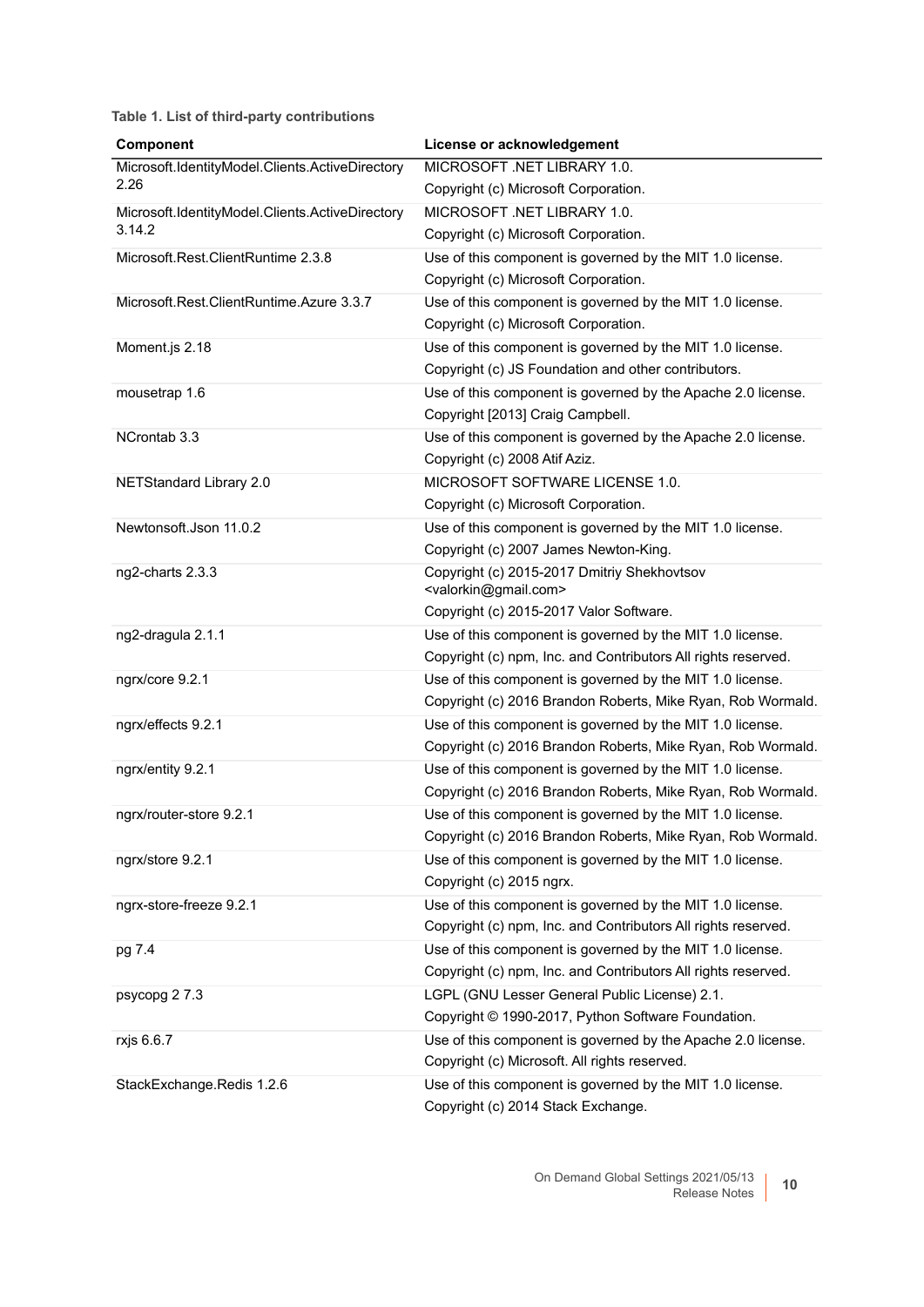<span id="page-10-0"></span>

| <b>Component</b>                          | License or acknowledgement                                                                            |
|-------------------------------------------|-------------------------------------------------------------------------------------------------------|
| svgxuse 1.2.6                             | Use of this component is governed by the MIT 1.0 license.                                             |
|                                           | Copyright (c) IcoMoon (icomoon.io).                                                                   |
| swimlane/ngx-datatable 17.1.0             | Use of this component is governed by the MIT 1.0 license.                                             |
|                                           | Copyright (c) 2016 Swimlane <info@swimlane.com>.</info@swimlane.com>                                  |
| System.Spatial 5.8                        | Use of this component is governed by the MIT 1.0 license.                                             |
|                                           | Copyright (c) 2018 Microsoft.                                                                         |
| System.Diagnostics.DiagnosticSource 4.4.0 | Use of this component is governed by the MIT 1.0 license.                                             |
|                                           | Copyright (c) .NET Foundation and Contributors.                                                       |
| WindowsAzure.ServiceBus 4.1.6             | Use of this component is governed by the MICROSOFT<br>SOFTWARE LICENSE TERMS Windows Azure Libraries. |
|                                           | Copyright © Microsoft Corporation. All rights reserved.                                               |
| Windows Azure Storage 7.2.1               | Use of this component is governed by the Apache 2.0 license.                                          |
|                                           | Copyright (c) Microsoft                                                                               |
| Windows Azure Storage 9.1                 | Use of this component is governed by the Apache 2.0 license.                                          |
|                                           | Copyright (c) Microsoft                                                                               |
| zonejs 0.10.2                             | Use of this component is governed by the MIT N/A license.                                             |
|                                           | Copyright (c) 2016 Google, Inc.                                                                       |